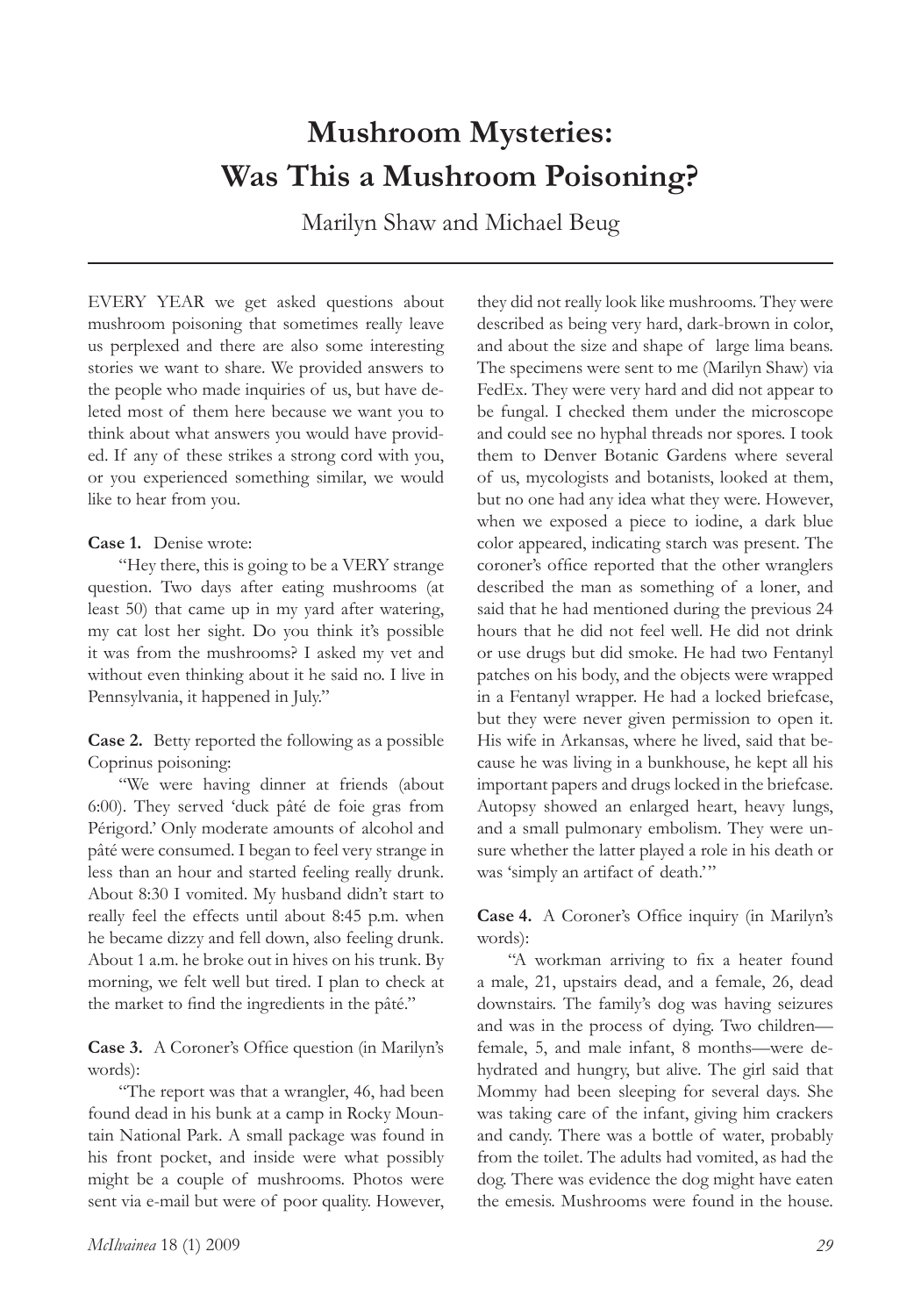They appeared to be hallucinogenic species, judging from the bluing on the stems."

**Case 5:** Unidentified adult female (in Marilyn's words):

"Adult female ate a small puffball, 1.25 inches in diameter. One hour later she had 'gas,' and 1.5 hours later, nausea and cramping but no vomiting or diarrhea. Her right lower abdominal quadrant was rigid. She said she had experience in gathering puffballs. Several were cooked and eaten by her husband, her 10-year-old son, and two other adults. No one else experienced any problems. She had gone online and was worried that she might have eaten a deadly Amanita. She questioned if there were any in Colorado. I explained that possibility, but told her they would not be growing in the coniferous habitat in which the puffballs had been collected."

#### **Case 6:** Terri wrote:

"I am writing to ask you about mushroom poisoning. I have a friend who gave me some tea (loose from bulk), and last night I made two cups and drank it all in a short time. After about 20–30 minutes, I suddenly felt my blood pressure rise and felt flushed. I also felt my vision was hazy and lights were bright. I became anxious thinking I was having a stroke or heart attack. I had tingling in my left arm but not constant. I felt weak in my legs when I walked. I had to lie down for about 2–3 hours before feeling better. I knew my blood pressure was still high as I happen to keep a BP cuff at home because I am a physical therapist and use it on my home patients. When I say high, I am talking 140/80 or thereabouts, so actually that is considered borderline hypertensive. Still, it was high for me; I'm usually around 118/60. My pulse remained low, around 54 or so. Can you help? Should I go to a doctor? Should I call poison control. I have the tea and see what appears to be mushroom caps in it and they could be mistaken for flowers. They are small and brown."

#### **Case 7:** Heidi wrote:

"In April was living in Seattle as a landscape gardener when my boyfriend came home with morel mushrooms that he found at a resident's home (he was also a landscape gardener). He said, 'I have dinner. It is going to be so yummy!' I was a little hesitant because I know if you eat the wrong kind of mushrooms you can die! Plus, I'd had Portabella mushrooms for dinner the night before and lunch that day! I loved mushrooms! However, I told him I was scared. He assured me he had eaten them lots in Indiana and it was a family tradition to hunt them in Indiana forests. After much online research and cutting them to discover a hollow stem I was convinced they were the right kind and we would have a "yummy dinner." We soaked them in salt water. Then he said to dry them. I cut off a tiny bite and ate it (raw). I started telling him a story of how I ate Chicken of the Woods once and how delicious it was. About 30 seconds into my story I started to feel weird (as if I was tripping on psychedelic mushrooms—which I have done before and enjoy! However, these mushrooms shouldn't produce this effect). I had visual disturbances, started crying, saying, 'I don't want to die'—essentially, I was freaking out. He too started to feel this way, but then said he 'controlled it' and somehow it stopped. I had friends who are mushroom hunters look at the mushrooms, and they said they were true morels and I was fine. This visual distortion lasted about 30 minutes until I calmed down. Then it just felt like my body drained. I was scared for another couple hours. I had no abnormal gastrointestinal problems. I went to bed and went to work the next morning. Two days later I had a regular brown store-bought mushroom and had a similar reaction—just not as strong. It then happened with food without mushrooms. I was scared to get these reactions whenever I would eat, so I just started eating plain simple bread and basics. I slowly started eating other food. But now I am just feeling weird all time with visual disturbances. I have seen a medical doctor who thought it was more mental (anxiety/panic attacks). I read morels can cause panic attacks somehow, and so I saw a psychologist who thought it was more medical. Please let me know if you have heard of any similar experiences with morels, or mushroom toxicity that could cause this effect. I would greatly appreciate any insight or contacts of whom to contact to learn more."

**Case 8:** Quoted from an email from Gary Lincoff:

"Everyone knows that morels are good edibles, at least when cooked. So . . . about 30 years